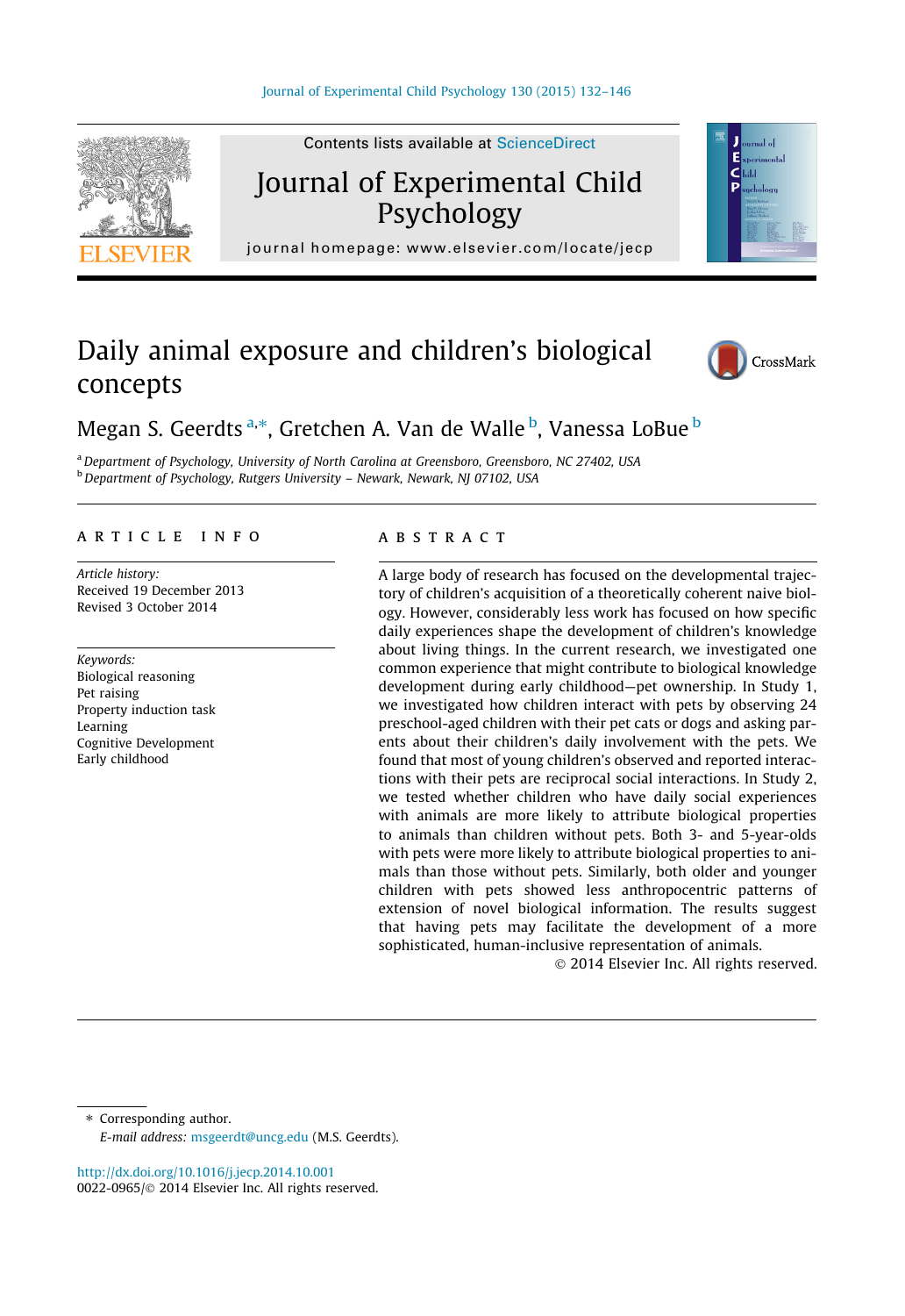## Introduction

Children's knowledge about animals and biological properties develops gradually over the course of early childhood. Preschool-aged children show some understanding of fundamental biological properties such as recognizing that plants and animals share specific properties that distinguish them from nonliving objects ([Inagaki & Hatano, 1996, 2002\)](#page-14-0). However, they also exhibit various scientifically inaccurate concepts about both living and nonliving objects. For example, children of this age may believe that ''cars are alive because they move'' ([Nguyen & Rosengren, 2004](#page-14-0)), that a tulip can ''feel happy'' ([Inagaki & Hatano, 1987\)](#page-14-0), or that a child ''got a cold because he disobeyed his mother'' ([Kister](#page-14-0) [& Patterson, 1980](#page-14-0)). Despite a large body of literature investigating the developmental course of biological knowledge development, little research has examined how biological knowledge changes as a result of everyday experiences. The goal of the current research was to highlight one specific common experience that may contribute to children's biological knowledge development—pet ownership.

The role that specific experiences play in shaping children's biological knowledge development has been a particularly contentious topic in the literature. Early studies report that before the age of 5 years, young children show little in the way of biologically specific knowledge (e.g., [Carey, 1985;](#page-14-0) [Johnson & Solomon, 1997; Solomon, Johnson, Zaitchik, & Carey, 1996](#page-14-0)). Instead, they reason about the living world anthropocentrically, extending their biological knowledge about humans to other living things on the basis of their behavioral similarity to humans. Over time, children learn about biological functions and their relations in both formal and informal settings and begin to organize their knowledge about living things into an increasingly causally coherent and specifically biological framework rather than around their knowledge of human behavior ([Carey, 1985; Solomon & Johnson, 2000\)](#page-14-0). In this view, the role of experience is to move children's knowledge of living things away from anthropocentrism and toward a more sophisticated biological theory.

However, others have found evidence that children do understand biologically specific causal processes much earlier than previously demonstrated (e.g., [Gelman & Wellman, 1991; Rosengren,](#page-14-0) [Gelman, Kalish, & McCormick, 1991; Springer & Keil, 1989; Wellman & Gelman, 1992; Wellman,](#page-14-0) [Hickling, & Schult, 1997\)](#page-14-0). In contrast to a developmental progression toward biological reasoning, early experiences might in fact create an anthropocentric bias. Early research reporting such a bias in children relied heavily on one type of sample—children from primarily urban environments in the United States (e.g., [Carey, 1985](#page-14-0)). Urban children may have more extensive experience with fictional depictions of animals than with real animals, and these experiences may cause them to reason anthropocentrically [\(Waxman & Medin, 2007](#page-14-0)). Research comparing 3-year-olds from urban and rural U.S. populations (who presumably have more direct experience with the natural world than urban U.S. children) supports this hypothesis. Neither younger urban nor younger rural children reason anthropocentrically [\(Hermann, Waxman, & Medin, 2010](#page-14-0)). However, around the age of 5 years, urban and rural children's reasoning patterns diverge, with only urban children beginning to show anthropocentrism ([Waxman](#page-14-0) [& Medin, 2007](#page-14-0)). This argument is further supported by work with rural populations from geographical and culturally distinct communities, such as Native Americans and Yukatek Maya, which consistently reveals accurate biological reasoning in very young children ([Atran et al., 2001; Ross, Medin, Coley, &](#page-14-0) [Atran, 2003; Waxman, Medin, & Ross, 2007\)](#page-14-0). These researchers concluded that a lack of direct experience and increased exposure to unrealistic media within more urban populations may facilitate humancentered, anthropocentric reasoning [\(Hermann et al., 2010; Waxman & Medin, 2007](#page-14-0)).

This growing body of cross-cultural research highlights the important role of cultural input and specific experiences in the development of knowledge. However, to date no research has quantified the actual experiences that children have in the biological domain or investigated the specific impact of those experiences on children's knowledge. For instance, in the research described above, it is presumed that children from rural and urban backgrounds have reliably different experiences with animals based on their local and cultural differences; the actual differences in children's everyday experiences were not measured.

Despite a lack of empirical data on the differences in children's everyday experiences that might affect biological knowledge, substantial experiential variations both within and between cultures lend themselves well to empirical work that could illuminate the role of experience in knowledge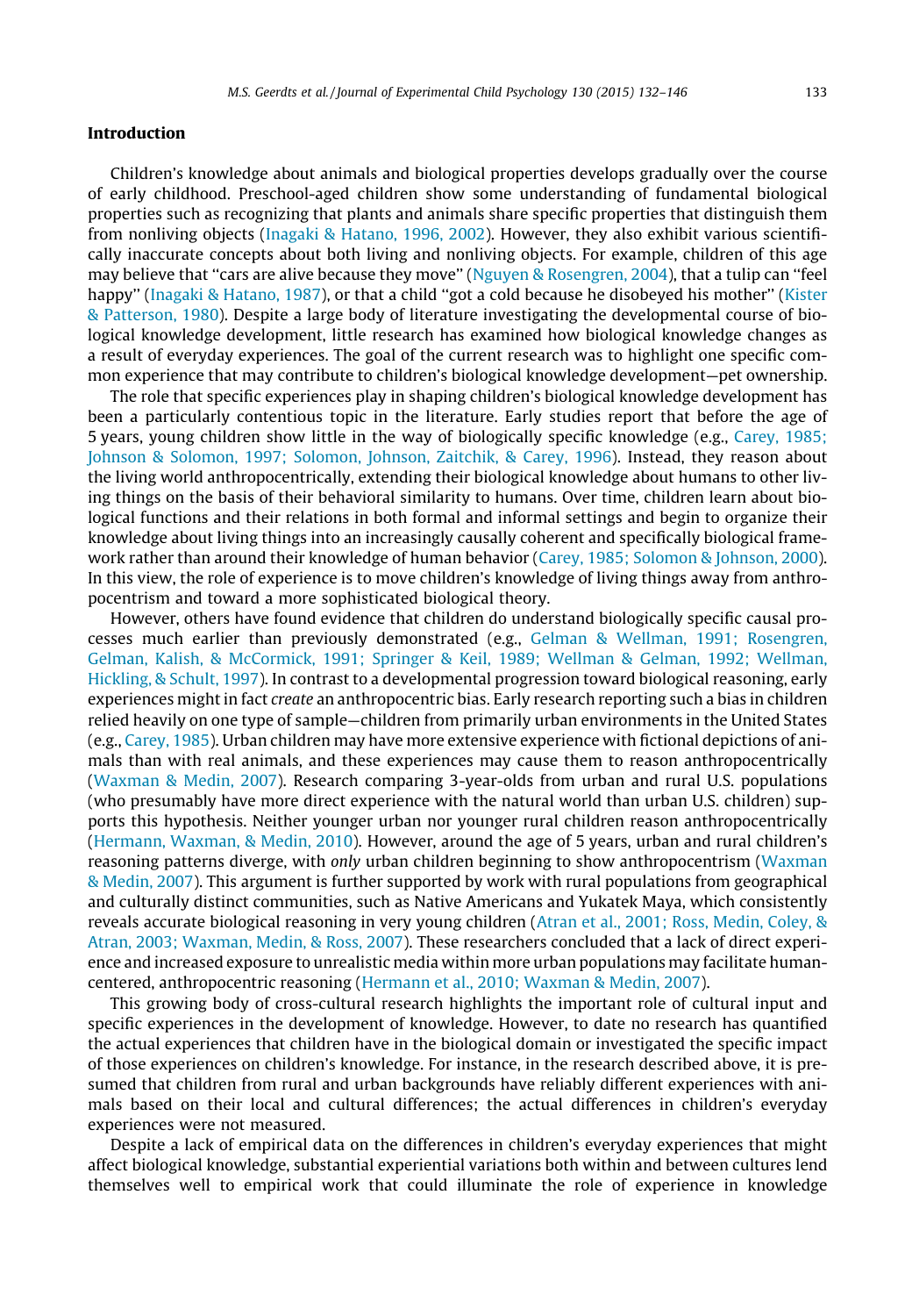acquisition. One such source of information about animals that can be studied in both urban and rural children is the experience of pet ownership. In both Canada and the United States, pet ownership rates are highest among households with children [\(Leslie, Meek, Kawash, & McKeown, 1994; Lue,](#page-14-0) [Patenburg, & Crawford, 2007; Wise & Kushman, 1984](#page-14-0)). More than three quarters of American children have pets, and children are now more likely to grow up with pets than with both parents ([Melson,](#page-14-0) [2001\)](#page-14-0). In addition, some research suggests that socioeconomic status is not associated with pet ownership ([Leslie et al., 1994\)](#page-14-0), so children from a wide range of backgrounds share this experience. What impact do these daily experiences with animals have on the development of children's biological knowledge?

In one of the first studies to examine the cognitive consequences of direct animal exposure, [Inagaki](#page-14-0) [\(1990\)](#page-14-0) found that children who raised goldfish not only had more factual knowledge about fish but also were better able to use that information to make predictions, develop explanations, and reason analogically about other unfamiliar animals compared with children who lacked fish-raising experience. Children who raise pets also have more factual knowledge about a wide range of animals than children who do not, including better knowledge of internal organs, feeding habits, reproduction, and ecological relationships between animals [\(Prokop, Prokop, & Tunnicliffe, 2008; Prokop & Tunnicliffe,](#page-14-0) [2010\)](#page-14-0).

One major limitation of previous work is that none of these studies evaluated the content of children's everyday experiences with animals. As a result, much is still inferred about the kinds of behaviors in which children are engaging with their pets, limiting the conclusions that can be drawn about the specific contribution of pet ownership to biological knowledge acquisition. In the research presented here, our goals were twofold. First, we sought to investigate the types of interactions children engage in with their pets. In Study 1, we observed children's interactions with their pets in their own homes in a free-play session. In addition, to capture a wider picture of children's daily interactions with their pets, we asked parents to report on their children's daily caretaking and social behaviors with their pets over the course of a month.

Our second goal was to examine how children's everyday experiences with their pets relate to both biological and psychological reasoning. Although previous findings suggest that the experience of raising pets may increase children's factual biological knowledge, further work is needed to determine whether children who have pets are more likely to exhibit biologically specific reasoning in other tasks measuring general conceptual knowledge about living things. How do children with pets think about animals more broadly? In Study 2, we tested whether children with pets have more advanced biological knowledge compared with children of the same age without similar experience. Prior studies examining the influence of pet ownership have largely used interviews in order to investigate children's knowledge about animals ([Inagaki, 1990; Prokop & Tunnicliffe, 2010; Prokop et al., 2008\)](#page-14-0). As in this previous work, we used an interview methodology meant to measure factual knowledge about specific biological properties (e.g., internal organs, sleep, growth, contagion, parentage) and social/ psychological properties (e.g., social relationships, communication, emotions). We also used an inductive projection methodology to address children's underlying theories about similarity between humans and other animals. In this task, pioneered by [Carey \(1985\),](#page-14-0) a researcher introduces children to an unobservable biological property (e.g., ''people have spleens inside'') and then asks whether they think that this property also applies to other animals, plants, or objects. The patterns of induction reflect individuals' concepts of animals and living things. These differences in reasoning patterns reflect culturally specific naming practices as well as biologically relevant formal and informal learning experiences [\(Anggoro, Medin, & Waxman, 2010](#page-13-0)). Thus, we may find differences in reasoning patterns between children who have experience with pets and those who do not even though they are receiving the same culturally relevant biological instruction. To the extent that children reason anthropocentrically, they should treat humans as a privileged inductive base, readily extending novel properties taught on humans to other animals but making few generalizations from animals to humans or to other animals. Children without these anthropocentric biases should treat humans and other animals comparably as inductive bases and should readily extend novel properties taught on animals to other animals and to humans.

Prior research suggests that frequent exposure to animals should decrease children's tendency to treat humans as a privileged inductive base because they should have more familiarity with and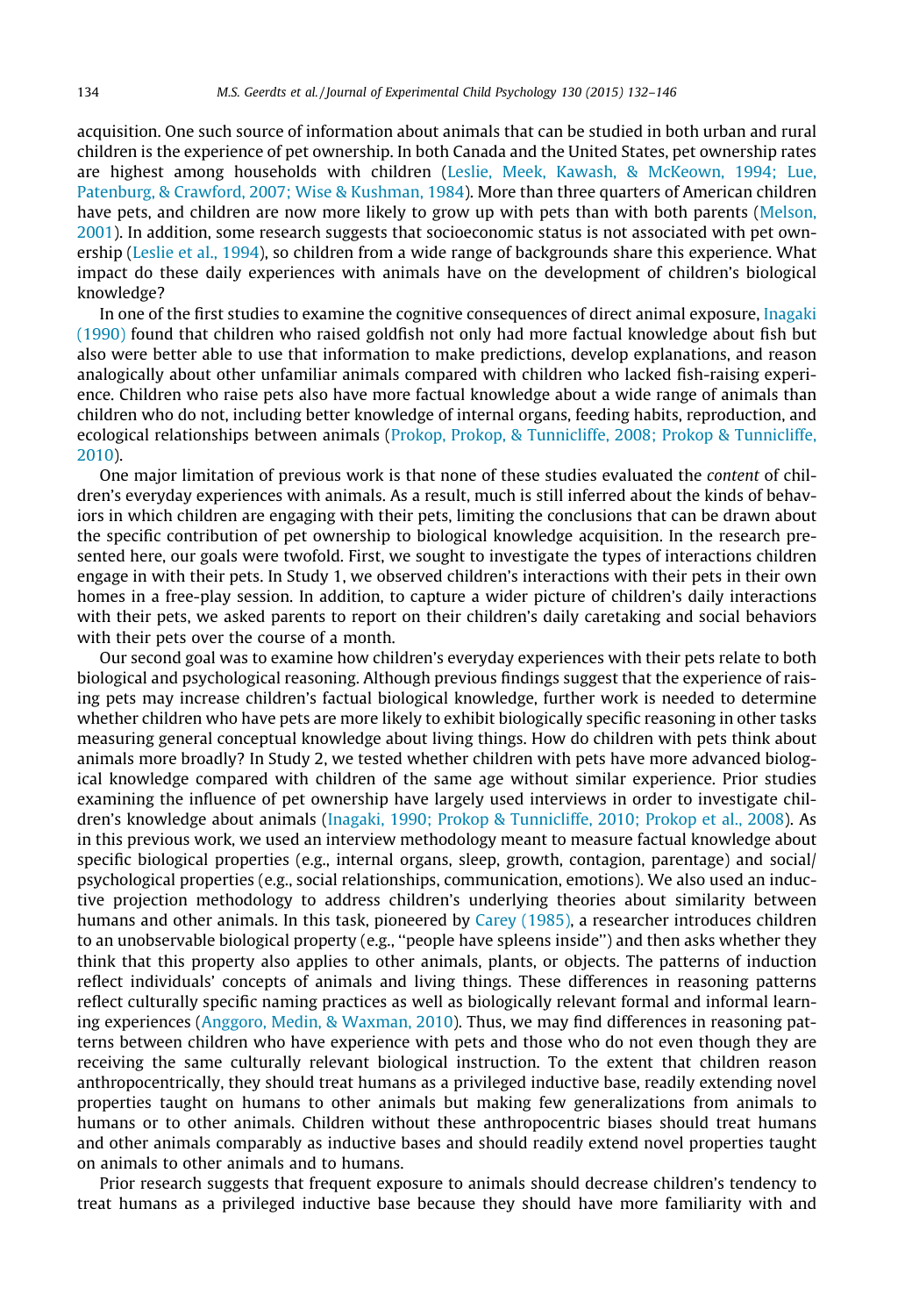knowledge about animals. However, it is unclear what kinds of experiences children frequently have with pets that result in such knowledge shifts. One possibility is that pet-owning children frequently engage in caretaking behaviors that help them to gain firsthand knowledge about animals' biological properties such as feeding, grooming, and cleaning up after their animals. An alternate, and more likely, possibility is that children engage primarily in social interactions with their animals such as talking to and playing with them. These social experiences with animals may actually facilitate biological knowledge about animals. [Inagaki and Hatano \(2002\)](#page-14-0) argued that these social experiences with animals facilitate children's appreciation of commonalities between animals and humans. This enables children to apply knowledge about the biological functions of humans, which children are more familiar with, to unfamiliar animals. Thus, children with more social experience with animals may treat animals and humans more similarly as inductive bases for novel biological information. However, frequent social interactions may also encourage children to take a more anthropomorphic view of animals, attributing psychological functioning widely to animals. The treatment of pets as social partners could lead children incorrectly to extend human-specific psychological properties to other animals. Insisting that an animal is ''just like a person'' minimizes the animal's own species membership and may lead to an incorrect interpretation of the animal's behavior [\(Melson, 2001\)](#page-14-0). Thus, pet-owning children, despite failing to show anthropocentric reasoning on an inductive projection task, may be more likely to attribute psychological properties to animals. In the current research, we addressed these theoretical predictions by both quantifying children's interactions and measuring their biological and psychological reasoning using both inductive projection and property interview methodologies.

### Study 1: Children's interactions with pets

In Study 1, we used a free-play observational paradigm to evaluate whether children treat their pets as social partners in daily interactions. This free-play session allowed us to observe the types of physical and verbal behaviors children engage in with their pets. Specifically, do children treat animals as social partners, frequently engaging them in attempts at social reciprocity? The observation took place in children's homes in order to capture the naturalistic behaviors in which children engage with their pets on a daily basis. In addition, parental reports collected information on the daily frequency with which children engage in caretaking and social interactions with their pets that may contribute to children's biological knowledge development.

## Method

#### **Participants**

Participants were 24 children (15 female) the ages of 3 and 6 years ( $M = 4;11$  [years;months], range = 3;0–6;6), each with a pet (7 cats and 17 dogs). All of the pets were considered ''family'' pets to which the children had consistent free access (i.e., they lived indoors with the family rather than being considered ''outdoor'' pets). Families were primarily recruited from a lab database of families who had previously participated in or expressed interest in participating in research. Participants lived in suburban communities within the New York/New Jersey metropolitan area on the U.S. East Coast. The sample was predominantly Caucasian (87.5%) and middle class. The majority of parents (84%) had attained a college degree or higher; only 2 parents reported not completing a high school degree. Most children in our study lived in two-parent households (95.8%) and had at least one sibling (79.2%). Of children with siblings, 36.8% had younger siblings, 36.8% had older siblings, and roughly a quarter (26.3%) had both older and younger siblings. Parents gave written consent for their and their children's participation. Parents were compensated with a \$25 gift card to a local store. Children were compensated with a small toy.

### Procedure

Children were recorded in their homes in a 5-min free-play session with their cat or dog. Parents were told that the researchers were interested in how children interact with their pets. During the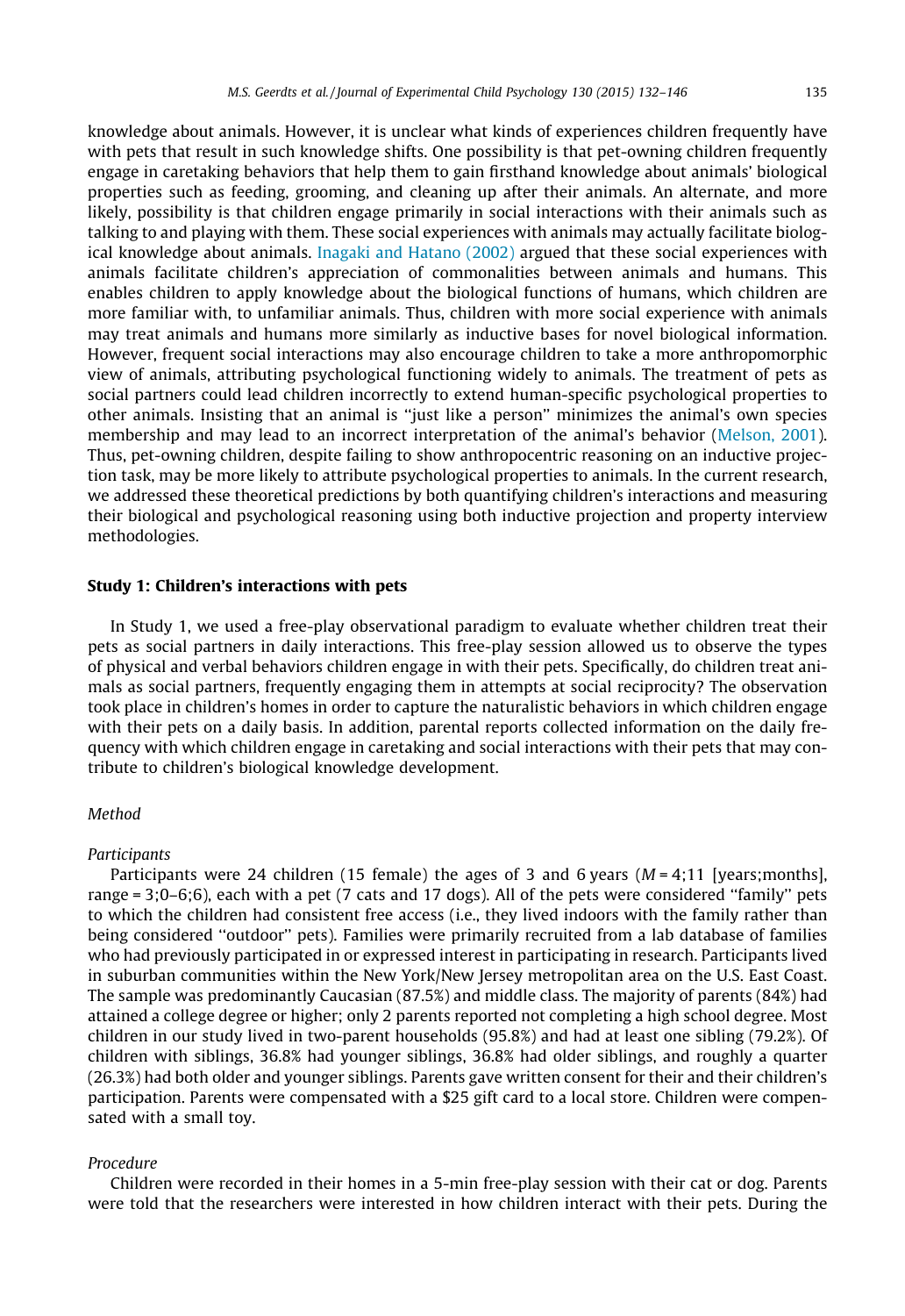free-play session, parents were asked to complete the study paperwork (described below) and refrain from intervening or directing their child. The child was not given any specific instructions on what to do; the researcher asked the child to ''show me something that you like to do with your cat/dog.'' If the child was hesitant, the experimenter followed up with general prompts such as ''What do you like to do with him/her?'' and ''Is there anything else you want to show me?'' The experimenter videorecorded the interaction and refrained from interacting with the animal or child during the observation. The child's physical and verbal behaviors were later coded from the video record.

Parents were also asked to complete a survey about their child's daily interactions with the pet. They were asked to estimate how many times during the past week their child had interacted with the pet socially (e.g., playing with, talking to) and in a caretaking role (e.g., feeding, grooming, cleaning up after). In addition, parents were asked to rate, on a scale of 1 to 10, their child's degree of interest in the animal and the child's degree of involvement in daily caretaking of the animal. Finally, parents were asked to submit four weekly survey responses over the following month reporting the ongoing weekly frequency of these social and caretaking behaviors in order to ensure that their initial survey answers were representative of a typical week. Most of the four weekly follow-up surveys (73%) were returned. For all analyses below, each parent's responses were averaged across all of their returned surveys.

#### Coding

Trained coders used rating scales to characterize the frequency of both physical and verbal reciprocal and nonreciprocal behaviors that the child exhibited toward the animal during the recorded free-play session. Target behaviors were coded for how often during the entire observation the child exhibited them on a 7-point scale (from never to very often). The decision to use a rating scale rather than counting frequency of utterances or duration of physical interactions was made in order to enable direct statistical comparisons between verbal and physical behaviors. In addition, the use of a frequency rating scale reflects both the frequency and duration of physical behaviors.

The coding scheme was adapted from prior research examining children's physical and verbal interactions with robotic and living dogs in a free-play session ([Kahn, Friedman, Freier, & Severson,](#page-14-0) [2003; Kahn, Friedman, Perez-Granados, & Freier, 2006; Melson et al., 2009\)](#page-14-0). Specific verbal and physical behaviors were assigned to two general categories: reciprocal (social) behaviors and nonreciprocal (nonsocial) behaviors. Reciprocal behaviors were defined as any socially interactive behaviors directed toward the animal that were intended to elicit a direct response. Verbal reciprocal behaviors included asking questions (e.g., ''Do you want food?'' ''What are you doing?''), commanding (e.g., ''Come here!"), and reprimanding (e.g., "Stop!" "Don't do that!"). Physical reciprocal behaviors included hand presentation (e.g., offering to dog to sniff), toy offering or play (e.g., throwing a ball, running to make the animal chase, shaking a toy in front of cat), and motioning or pointing (e.g., come here, go there).

Nonreciprocal behaviors were defined as any behaviors directed toward the animal that were not intended or expected to elicit any kind of direct response and, thus, did not attempt to engage the animal in a dyadic social interaction. Verbal nonreciprocal behaviors included greetings (e.g., ''Hi!''), general vocalizations (e.g., ''You're a good dog''), and affection (e.g., ''I love you''). Physical nonreciprocal behaviors included petting, displays of affection (e.g., hugging, kissing), and mistreatment (e.g., hitting, kicking, throwing).

A primary coder coded all of the interactions, and a second coder independently coded 25% of the interactions. The intraclass correlation coefficient was calculated to determine reliability [\(Shrout &](#page-14-0) [Fleiss, 1979](#page-14-0)). Overall agreement (intraclass correlation coefficient) was very high,  $ICC(3,2) = .967$ . In the rare instances of disagreements, the primary coder's ratings were used.

#### Results and discussion

Children owning cats did not differ from those owning dogs in any observed or reported behaviors; thus, all results presented below are collapsed across pet type. Preliminary tests on gender revealed that, overall, girls  $(M = 3.47, SEM = 0.25)$  engaged in all behaviors more frequently than boys  $(M = 2.37, SEM = 0.33), F(1,22) = 7.12, p = .014, \eta^2 = .244.$  In addition, a nonsignificant trend was found in the interaction between gender and reciprocal behaviors,  $F(1,22) = 3.26$ ,  $p = .085$ ,  $\eta^2 = .129$ . Post hoc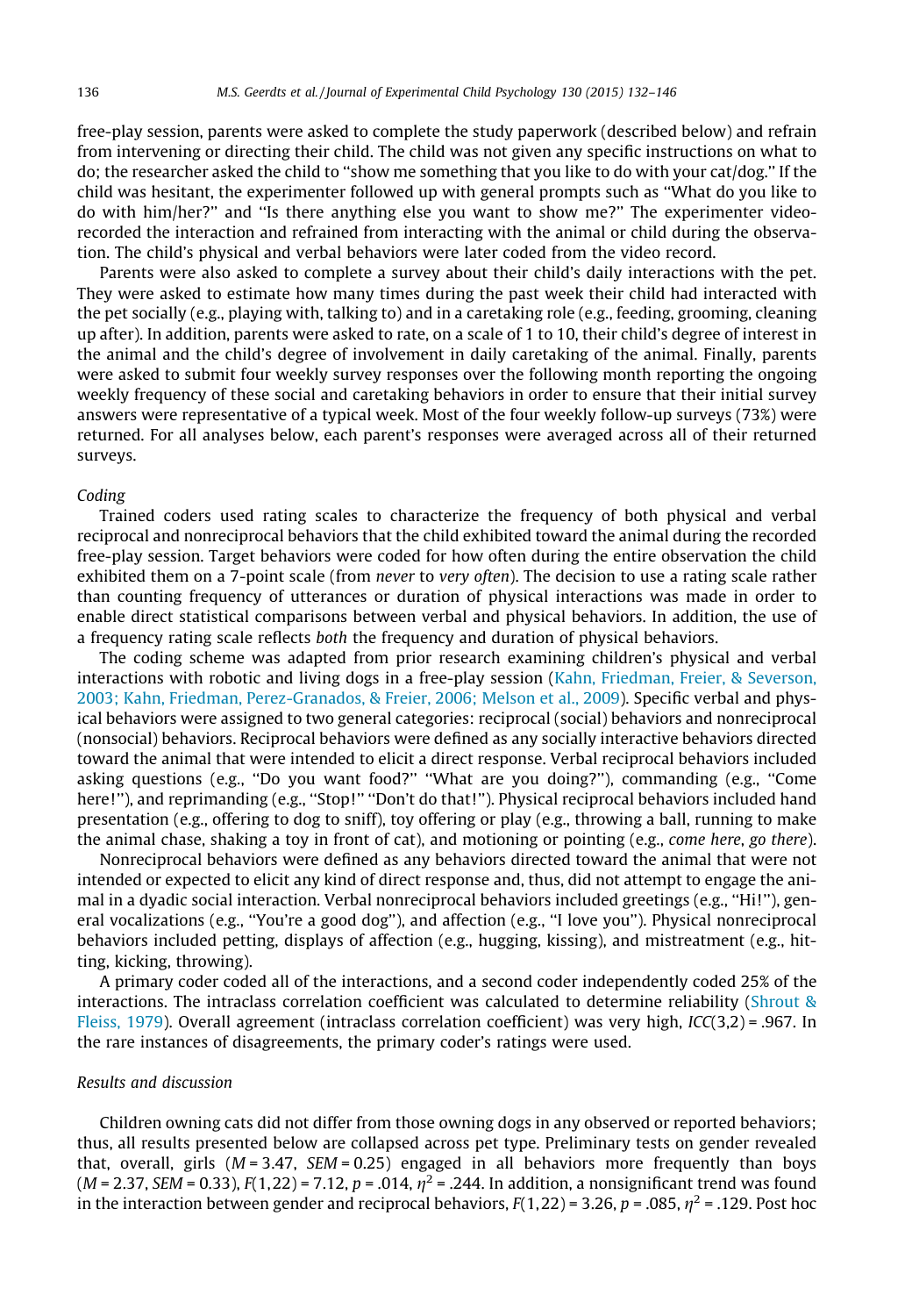comparisons using Bonferroni correction at  $\alpha$  < .05 demonstrated that there were no differences between girls and boys in the frequency of nonreciprocal behaviors, but girls ( $M = 4.83$ ,  $SEM = 0.39$ ) were significantly more likely to show reciprocal behaviors than boys ( $M = 3.11$ ,  $SEM = 0.51$ ).

To analyze children's behavior, we entered ratings into a 2 (Reciprocity: reciprocal or nonreciprocal)  $\times$  2 (Behavior Type: physical or verbal) analysis of variance (ANOVA) (see Fig. 1). There was a main effect of reciprocity; children more frequently engaged in reciprocal behaviors  $(M = 4.19, SD = 1.71)$  than nonreciprocal behaviors  $(M = 1.92, SD = 0.98)$  toward their pets,  $F(1,23) = 41.44$ ,  $p < .001$ ,  $\eta^2 = .643$ . Similarly, a main effect of behavior type revealed that children were more likely to frequently engage in physical behaviors  $(M = 3.72, SD = 1.31)$  than verbal behaviors ( $M = 2.40$ ,  $SD = 1.42$ ),  $F(1,23) = 15.71$ ,  $p = .001$ ,  $\eta^2 = .406$ . The interaction was nonsignificant  $(p = .19)$ . Thus, children engaged in both verbal and physical reciprocal (social) behaviors with their pets significantly more often than they engaged in nonreciprocal (nonsocial) verbal and physical behaviors.

Consistent with these findings, most parents reported that, on a scale of 1 to 10, their children were highly interested in their pets ( $M = 7.79$ ,  $SD = 1.84$ ) but that they were only somewhat involved in the animals' daily care ( $M = 5.42$ ,  $SD = 2.55$ ). These results are also reflected in the average number of times parents reported that their children cared for and played with their pets (see [Table 1](#page-6-0)). For instance, children fed their pets only roughly 2 times per week, yet they played with and talked to their pets daily. A paired-samples t test revealed that children were significantly more likely to engage in social activities ( $M = 15.81$ ,  $SD = 8.24$ ) than in caretaking activities ( $M = 3.07$ ,  $SD = 3.00$ ) with their pets,  $t(23) = 7.24$ ,  $p < .001$ ,  $d = 2.14$ . In fact, parents reported that their children played with and talked to their pets six times more often than they engaged in caretaking behaviors such as feeding and grooming. There was no relationship between children's age and measures of interest, involvement, caretaking, and social behaviors (all  $ps > .44$ ). In addition, independent-samples t tests found no differences between girls and boys in any parent-reported measures (all ps > .48).

Thus, our findings from parental reports were consistent with our findings from direct observation of children's interactions with their pets; on a daily basis, children are not engaged in caretaking behaviors but rather are treating their pets as social partners. It is possible, of course, that preschool-aged children are not permitted to engage in caretaking behaviors such as feeding. However, older children were no more likely to be involved in caretaking behaviors than younger children in our sample. Thus, although children may observe their parents completing these tasks, they are not gaining firsthand experience with caretaking behaviors and are instead more focused on social interactions with their pets.



Fig. 1. Average frequency of reciprocal and nonreciprocal verbal and physical behaviors displayed by children toward their pets. Error bars represent standard errors.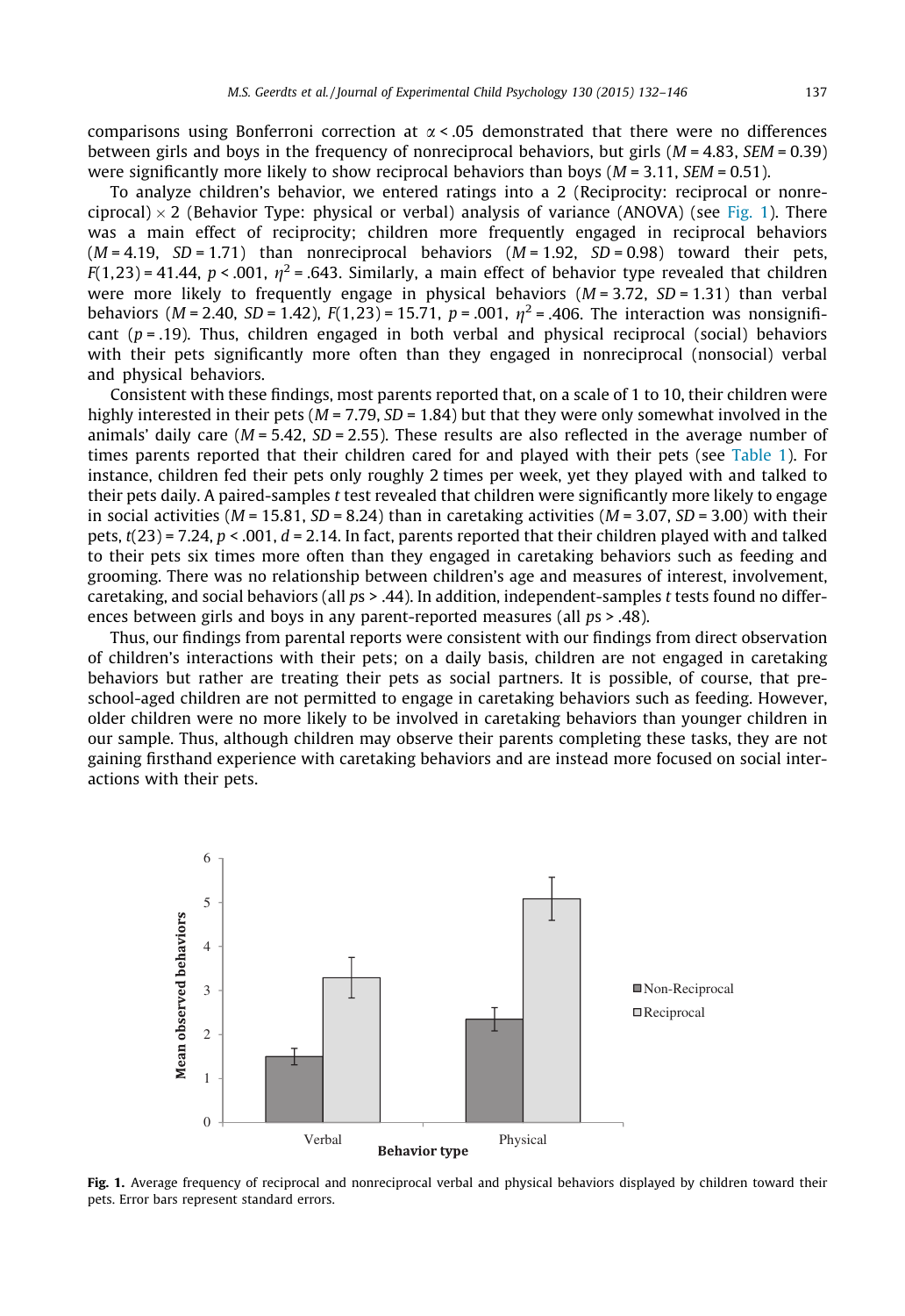|             | Minimum | Maximum | Mean | Standard deviation |
|-------------|---------|---------|------|--------------------|
| Feeding     |         | 8.00    | 2.61 | 2.29               |
| Grooming    | 0       | 1.40    | 0.24 | 0.44               |
| Cleaning up | 0       | 3.60    | 0.22 | 0.74               |
| Playing     |         | 15.40   | 7.00 | 4.39               |
| Talking     | 0.60    | 17.80   | 8.81 | 4.68               |

Descriptive statistics for parental reported weekly caretaking and social behaviors between children and their pets.

## Study 2: Children's knowledge of animals

Study 1 suggests that most of young children's interactions with their pets revolve around social and not caretaking behaviors. Children seldom engaged in caretaking behaviors, but nearly all children frequently engaged in social activities in both observation and parent report, with no differences across age groups and animal type. Children may be accumulating factual or procedural knowledge from experiences related to biological functioning by participating in some caretaking of their pets ([Inagaki, 1990](#page-14-0)), but these experiences are far less frequent than social interactions. In Study 2, we investigated the association between experiences with pets and children's developing biological and psychological reasoning about animals. Because we found such consistency in children's engagement with social and caretaking behaviors, in Study 2 we focused on whether children with any pet experience differ from children without this experience. Are children with daily social experiences with animals more likely to exhibit biological reasoning, like adults, or more likely to use anthropocentric reasoning, as others have argued ([Hermann et al., 2010](#page-14-0))? To answer this question, in Study 2 we examined biological and psychological reasoning in children with and without pets as well as in an adult comparison group. We gathered data on adults in order to verify that our target sample performed similarly to adults in previous research as well as to see how children's reasoning compared with that of adults.

#### Method

#### **Participants**

A total of 96 children between the ages of 2;11 and 6;7 ( $M = 4$ ;7) participated in Study 2. Half of the children had a pet (14 cats and 34 dogs), and the other half had never owned a pet (with the occasional exception of having owned a fish). All of the pets were considered ''family'' pets to which the children had regular free access (i.e., they lived indoors with the family and were not considered to be "outdoor'' pets). The duration of time that the pet had been in each household varied, but most of the children (74.5%) had had the animals in their homes for their entire lives. A median split was used to separate the children into two age groups: 3-year-olds and 5-year-olds (Table 2).

The sample was predominantly Caucasian (65.3%) and middle class. The majority of parents (85.0%) had attained a college degree or higher, and all parents reported at least completing a high school degree. Children in this study were recruited from a variety of sources, including a lab database of previous research participants and local preschools. Participants lived in suburban communities within

#### Table 2

Sample sizes and average ages for children in age groups by pet status.

|             | n  | Mean (years; months) | Range (years; months) |
|-------------|----|----------------------|-----------------------|
| 3-year-olds |    |                      |                       |
| Pet         | 24 | 3:8                  | $3:0$ to $4:8$        |
| No pet      | 24 | 3:8                  | $2:11$ to 4:6         |
| 5-year-olds |    |                      |                       |
| Pet         | 24 | 5:7                  | 4;8 to $6;7$          |
| No pet      | 24 | 5:3                  | $4:7$ to 6:5          |

<span id="page-6-0"></span>Table 1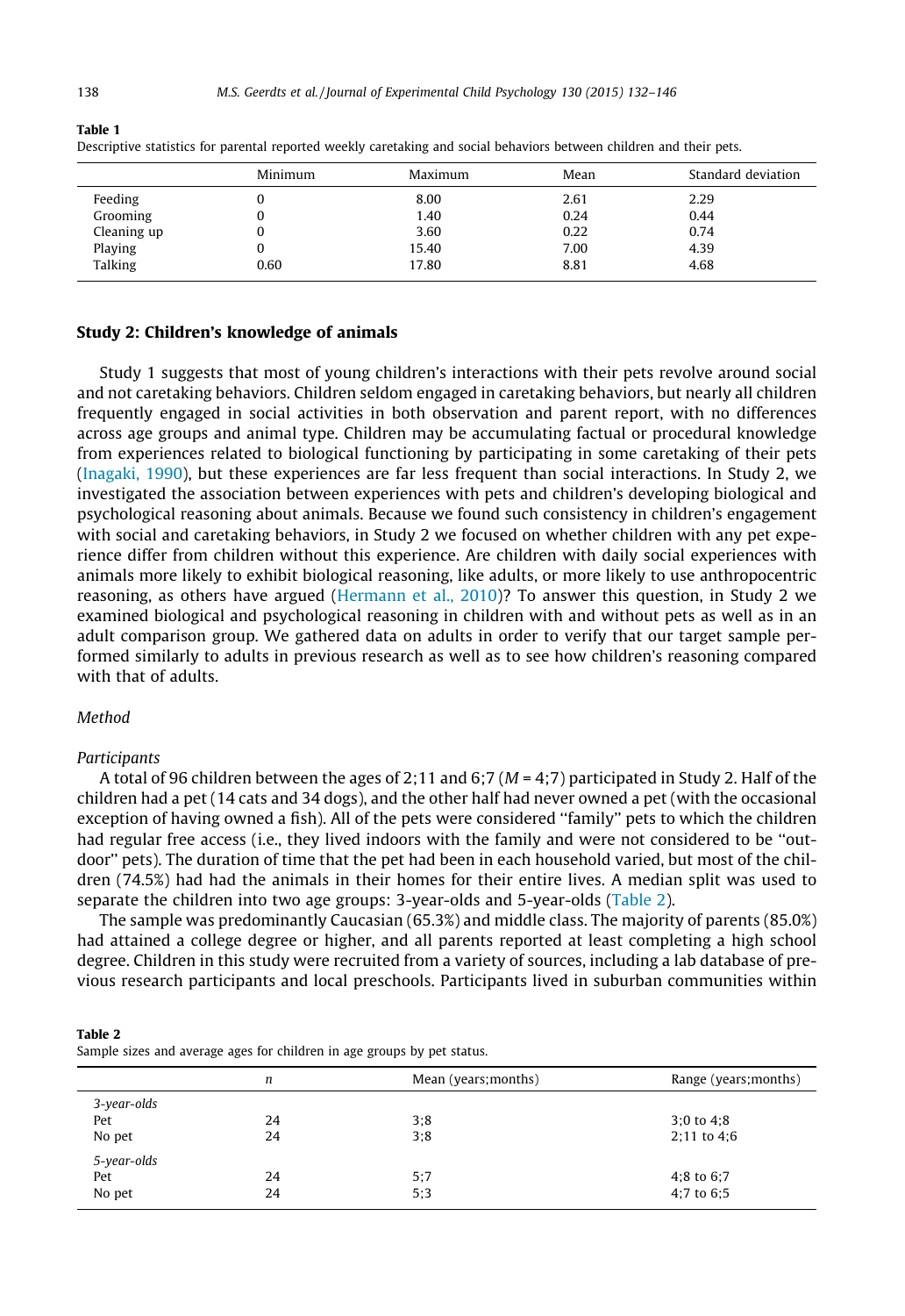the New York/New Jersey metropolitan area. Most children in our study lived in two-parent households (96.9%) and had at least one sibling (75%). Of children with siblings, 40.3% had younger siblings, 37.5% had older siblings, and roughly a quarter (22.2%) had both older and younger siblings. A chisquare analysis revealed no relationship between pet ownership and family sibling composition  $(p = .66)$ . The study took place either in children's homes, our research lab, or a quiet area in children's preschool. Parents gave written consent for their children's participation. Children were compensated with a small toy.

In addition, 32 undergraduate students participated in an adult comparison group for the biological induction task. Participants' ages ranged from 18 to 28 years  $(M = 21.24$  years,  $SD = 2.42$ ). Approximately half of the students currently owned a pet (4 cats and 11 dogs); the other half had never owned a pet (with the possible exception of fish). They volunteered in order to fulfill research participation requirements for their introductory psychology class.

### Procedure

Biological induction task. The procedure was highly similar to that used in previous research with children in this age range [\(Hermann et al., 2010\)](#page-14-0). Participants were introduced to a novel unobservable biological property about people or dogs and were then asked whether they think this property can be generalized to other kinds of animals, plants, or objects. The study employed a between-participants design, with participants assigned randomly to either the dog or human base condition. For the human base condition, the child was told, ''People have andro inside them. Andro is round and green and looks like this!'' The child and experimenter then drew andro inside the picture of a person. After this teaching phase, the participant was then shown individual pictures of various target entities, including animals (cat, hamster, cow, lion, bird, frog, fish, bee, and ant), plants (flower and tree), and inanimate objects (cloud, doll, crayon, and car), and for each item the child was asked, ''Do you think that [category name] have andro inside like people do?'' For the dog base condition, the procedure and target entities were identical with the exception of the novel property (hema). Target entities were identical for the human and dog base trials with the exception of the inclusion of dog as a target for the human base trials and the inclusion of human as a target for the dog base trials. All targets were presented in random order for each participant.

Adult participants also completed the biological induction task. The adult version was identical to the one given to children except that participants did not color the property in the line drawings. Answers were coded as either attributing the property to the target (score of 1) or not attributing the property to the target (score of 0). An average attribution score was calculated for each participant's attribution to animals (bird, lion, bee, cow, frog, ant, hamster, cat, and fish), plants (flower and tree), and inanimate objects (cloud, doll, crayon, and car).

Property interview. Next, children were asked to help the experimenter learn about animals by answering some questions. Children with pets were asked about their own cat or dog. Children without pets were asked about the experimenter's pet cat or dog. Each child was asked about the animal's possession of biological properties (e.g., internal organs, sleep, growth, food, contagion, parentage) and psychological properties (e.g., social interaction, emotions). Answers were coded as either attributing the property to the pet (score of 1) or not attributing the property to the pet (score of 0). An average attribution score was calculated for each child for biological and psychological properties. Adults did not receive the property interview because all of the biological facts were ones that lay adults were expected to identify correctly.

Parent survey. Finally, parents of children with pets were asked to complete the survey about their children's daily interactions with pets used in Study 1.

## Results and discussion

#### Parent survey

As in Study 1, most parents reported that, on a scale of 1 to 10, their children were highly interested in their pets ( $M = 7.52$ ,  $SD = 2.20$ ) but that they were only somewhat involved in the animals' daily care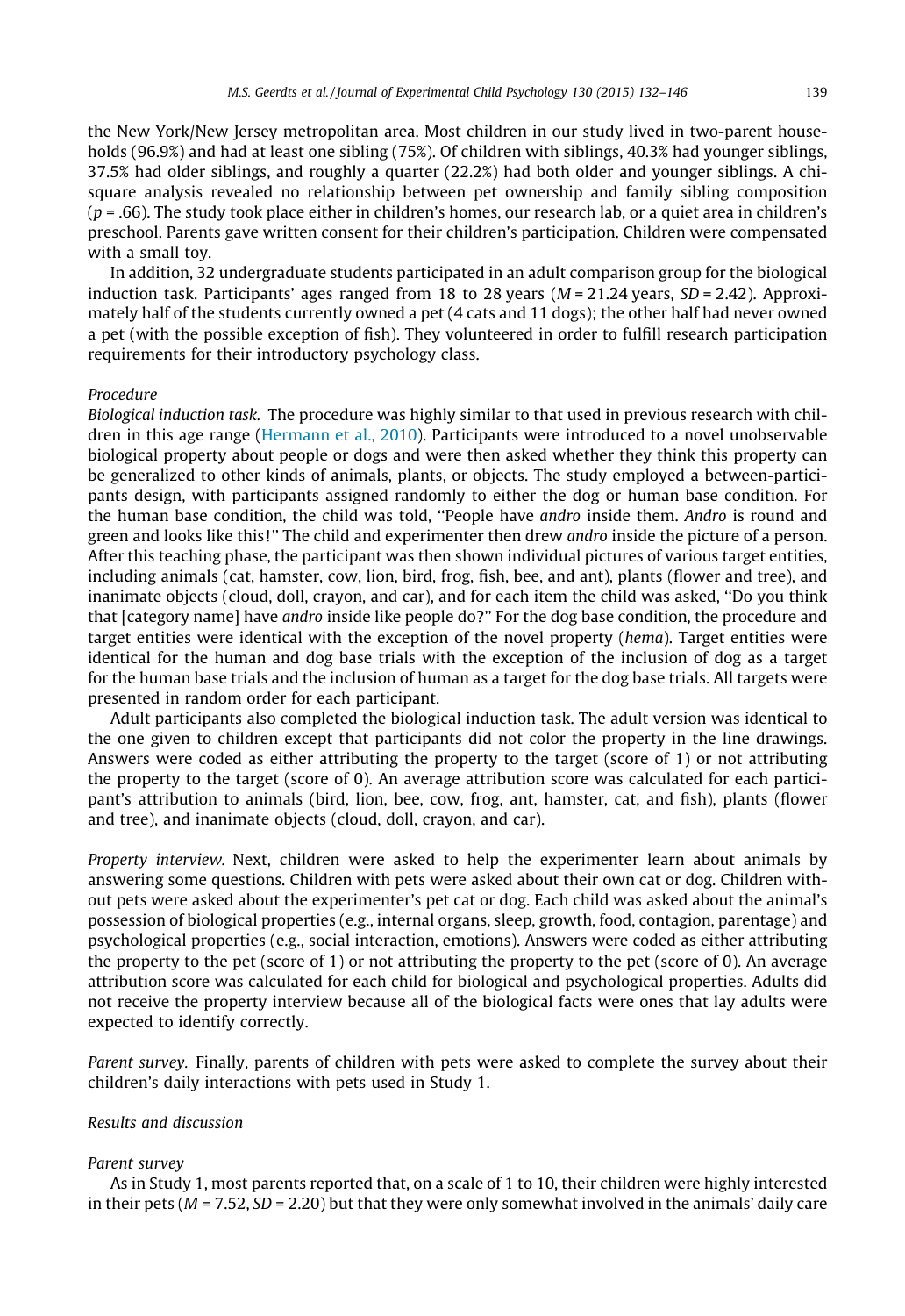$(M = 5.15, SD = 2.71)$ . Similarly, parents reported that their children rarely engaged in caretaking activities  $(M = 3.00, SD = 3.07)$  but frequently engaged in social activities  $(M = 18.39, SD = 15.11)$ ,  $t(41) = 6.25$ ,  $p < .001$ ,  $d = 1.38$ .

Independent-samples t tests comparing parental reports for children in Study 1 with those in Study 2 found no differences on any of the measures of interest, daily involvement, or frequency of caretaking or social behaviors with their animals (all  $ps > .28$ ), suggesting that, across studies, these children have similar daily experiences with their pets.

#### Biological induction task

The data of 13 children were removed from the analyses because these children adopted either a yes or no bias, answering identically for all targets. This exclusion rate is comparable to previous research using this task for the same age group (e.g., [Hermann et al., 2010](#page-14-0)). Chi-square analyses revealed no differences in exclusion rates for age groups ( $p = .52$ ) or pet ownership ( $p = .75$ ). In line with previous research, our analyses focused on two patterns of inductive reasoning that reveal anthropocentric reasoning [\(Carey, 1985; Hermann et al., 2010; Ross et al., 2003\)](#page-14-0): (a) asymmetrical reasoning, meaning that participants are more likely to attribute properties from a human to a nonhuman animal than from a nonhuman animal to a human, and (b) the fact that participants are more likely to extend a novel biological property from a human to an animal than from a nonhuman animal to another animal.

First, we looked for evidence of an asymmetry between projections from humans to dogs versus from dogs to humans in younger and older participants with and without pets (Fig. 2). Stronger projections in the former reveal anthropocentric reasoning. Preliminary  $t$  tests found no differences between female and male participants in rates of projections to humans and dogs at any age (all ps > .12). As expected, adults showed no asymmetry in their projections and were equally likely to project properties from humans to dogs as from dogs to humans ( $p = 0.26$ ). The following analyses focused on 3- and 5-year-olds. A log-linear analysis for a three-way contingency table comparing projection rates from humans to dogs versus from dogs to humans across age groups and pet ownership revealed a significant three-way interaction,  $G^2(10)$  = 24.34, p = .007. Follow-up 2  $\times$  2 chi-squares were conducted to examine this interaction. Both 3-year-olds without pets,  $\chi^2(1,N=22)$  = 4.58, p = .032, r = .456, and 5-year-olds without pets,  $\chi^2(1, N = 20)$  = 4.90, p = .027, r = .495, made more projections from humans to dogs than from dogs to humans. Although a similar pattern of projections from humans to dogs and from dogs to humans emerged for children with pets, these comparisons failed to reach statistical significance for either 3-year-olds ( $p = .14$ ) or 5-year-olds ( $p = .37$ ). Thus, both older and younger children without pets treated humans as a better inductive base for novel biological



Fig. 2. Percentage of younger and older children with and without pets who projected the novel property from humans to dogs and from dogs to humans. Significant at  $p < .05$ .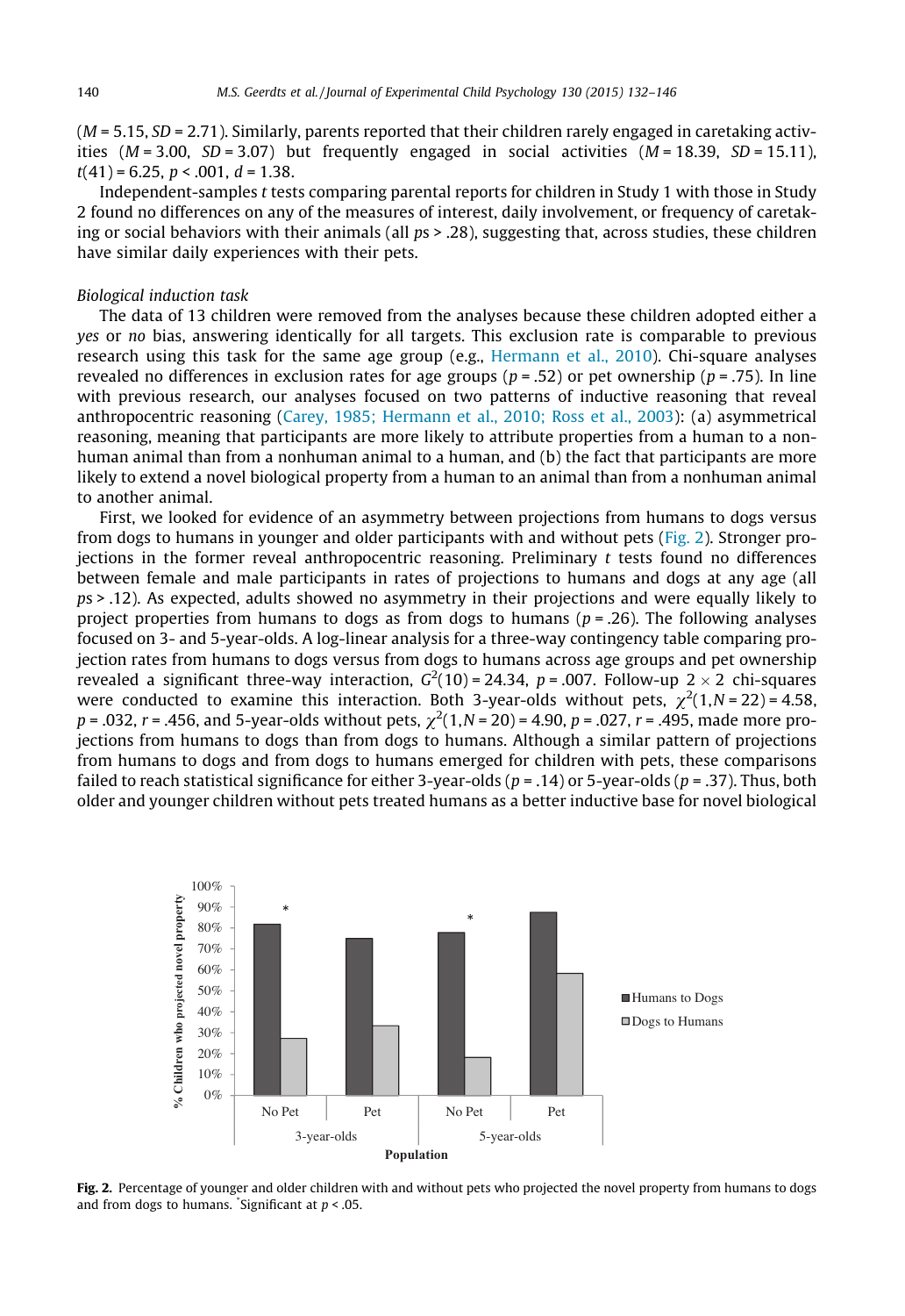<span id="page-9-0"></span>

Fig. 3. Average projections to animals, plants, and objects by age group and pet ownership. Error bars represent standard errors.

properties than dogs, whereas this strongly anthropocentric pattern or reasoning was attenuated in children with pets. In addition, for older children, pet ownership was related to increased attributions from dogs to humans. The 5-year-olds with pets were significantly more likely to attribute properties from dogs to humans than the 5-year-olds without pets,  $\chi^2(1, N = 23) = 3.88$ ,  $p = .049$ ,  $r = .411$ . This comparison was not significant between 3-year-old pet owners and non-pet owners ( $p = .77$ ).

Next, we examined projections from dogs/humans to three broader categories of living and nonliving entities—from dogs/humans to animals (cat, hamster, cow, lion, bird, frog, fish, bee, and ant),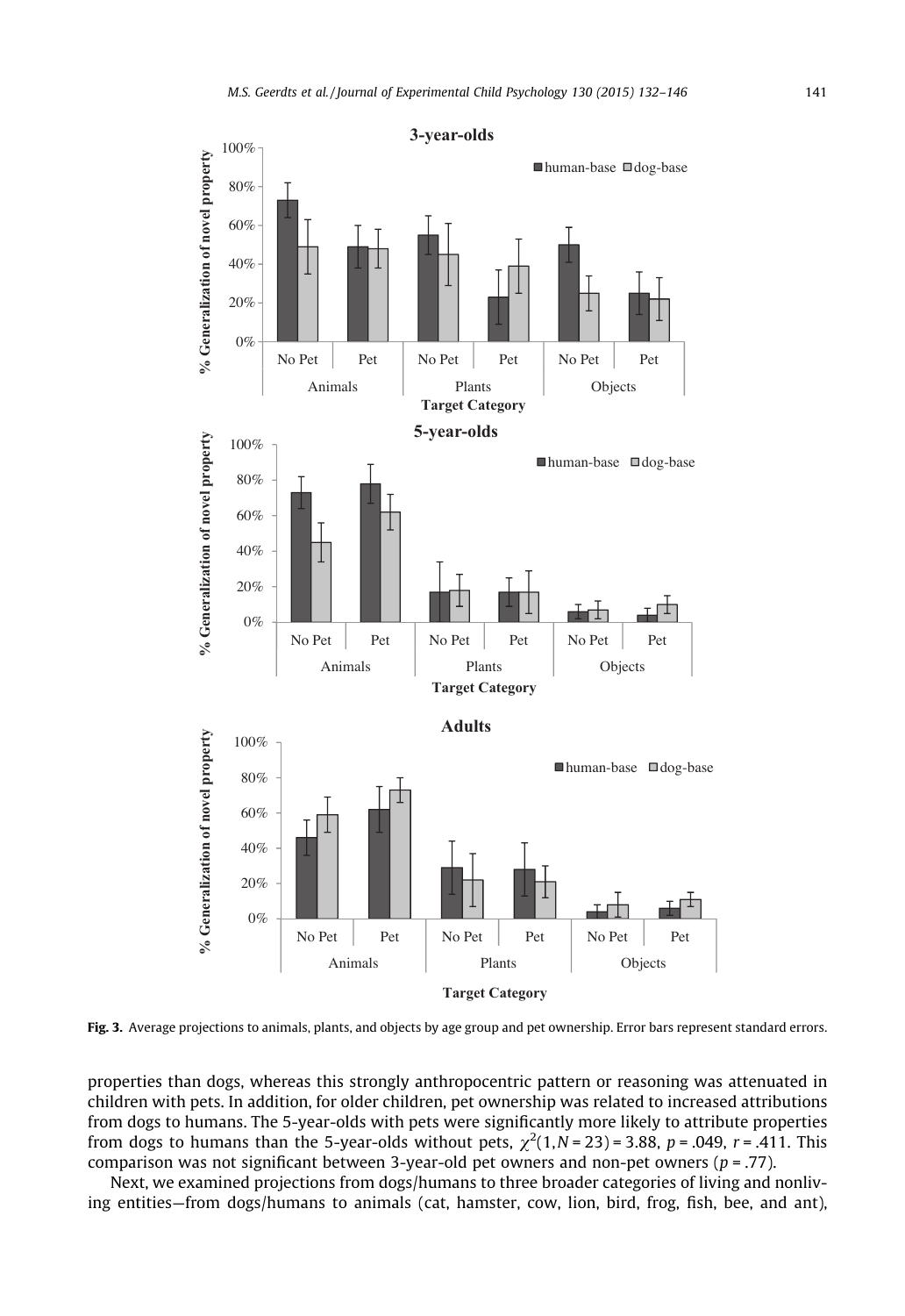plants (flower and tree), and objects (cloud, doll, crayon, and car). Evidence of an anthropocentric bias would come from stronger projections from humans to other animals than from dogs to other animals. A repeated-measures ANOVA using age (3-year-olds, 5-year-olds, or adults), base (human or dog), and pet ownership (yes or no) as between-participants factors and using target (animal, plant, or object) as a within-participants factor was conducted to examine the effect of age and pet ownership on anthropocentrism [\(Fig. 3](#page-9-0)). Preliminary analyses revealed no effects of gender (all ps > .30), so this variable was not included in the analysis.

We found a main effect of target, F(2,200) = 98.63, p < .001,  $\eta_\texttt{p}^2$  = .497, which was qualified by a significant Age  $\times$  Target interaction, F(4,200) = 6.69, p < .001,  $\eta_{\rm p}^2$  = .118. Separate ANOVAs examined differences in projections to each of the three targets for each age group separately. For adults, there was a main effect of target, F(2,60) = 39.67, p < .001,  $\eta_{\rm p}^2$  = .569. Adults were more likely to project the novel property to animals ( $M = .60$ ,  $SE = .05$ ) than to either plants ( $M = .25$ ,  $SD = .06$ ) or nonliving objects  $(M = .07, SD = .02)$  (both ps < .001). They were also more likely to project the property to plants than to nonliving objects ( $p = .002$ ). The ANOVA on 5-year-olds also revealed a main effect of target, F(2,72) = 73.42, p < .001,  $\eta_{\rm p}^2$  = .671. Like adults, 5-year-olds were more likely to project the novel property to animals ( $M = .63$ ,  $SE = .06$ ) than to either plants ( $M = .17$ ,  $SD = .06$ ) or nonliving objects ( $M = .07$ ,  $SD = .02$ ) (both ps < .001). They were also more likely to project the property to plants than to nonliving objects ( $p = .044$ ). Finally, for 3-year-olds, there was also a main effect of target,  $F(2,80) = 10.05$ ,  $p < .001$ ,  $\eta_{\rm p}^2$  = .201. The 3-year-olds were more likely to project the novel property to animals (M = .55, SE = .06) than to nonliving objects ( $M = .31$ ,  $SD = .05$ ) ( $p < .001$ ) and were marginally more likely to project to animals than to plants ( $M = .41$ ,  $SD = .07$ ) ( $p = .054$ ). Unlike adults and 5-year-olds, they were just as likely to project to plants as to nonliving objects ( $p = .119$ ).

The three-way interaction among target, base, and age fell short of significance,  $F(4,200) = 2.30$ , p = .060,  $\eta_{\rm p}^2$  = .044. Furthermore, there was no significant main effect of pet ownership and no significant interaction between pet ownership and any other variable (all ps > .18).

#### Property interview

We also tested whether younger and older children with pets were more willing to attribute biological and psychological properties to animals than children without pets. Preliminary analyses revealed no differences in biological or psychological knowledge between children with cats and children with dogs (all  $ps > .31$ ), so all results were collapsed across animal type. A repeated-measures ANOVA compared children's attribution of psychological and biological properties as a function of age (3-year-olds or 5-year-olds) and pet ownership (Fig. 4). The analysis revealed a significant main effect of property type,  $F(1,92)$  = 9.40,  $p$  = .003,  $\eta_p^2$  = .093. Children were more likely to attribute biological properties ( $M = .58$ ,  $SD = .16$ ) than psychological properties ( $M = .49$ ,  $SD = .25$ ) to animals,  $t(95) = 2.95$ ,  $p = .004$ ,  $d = .61$ . In addition, we found a significant interaction between property type and



Fig. 4. Mean attributions of biological and psychological properties to animals by age and pet ownership status. Error bars represent standard errors.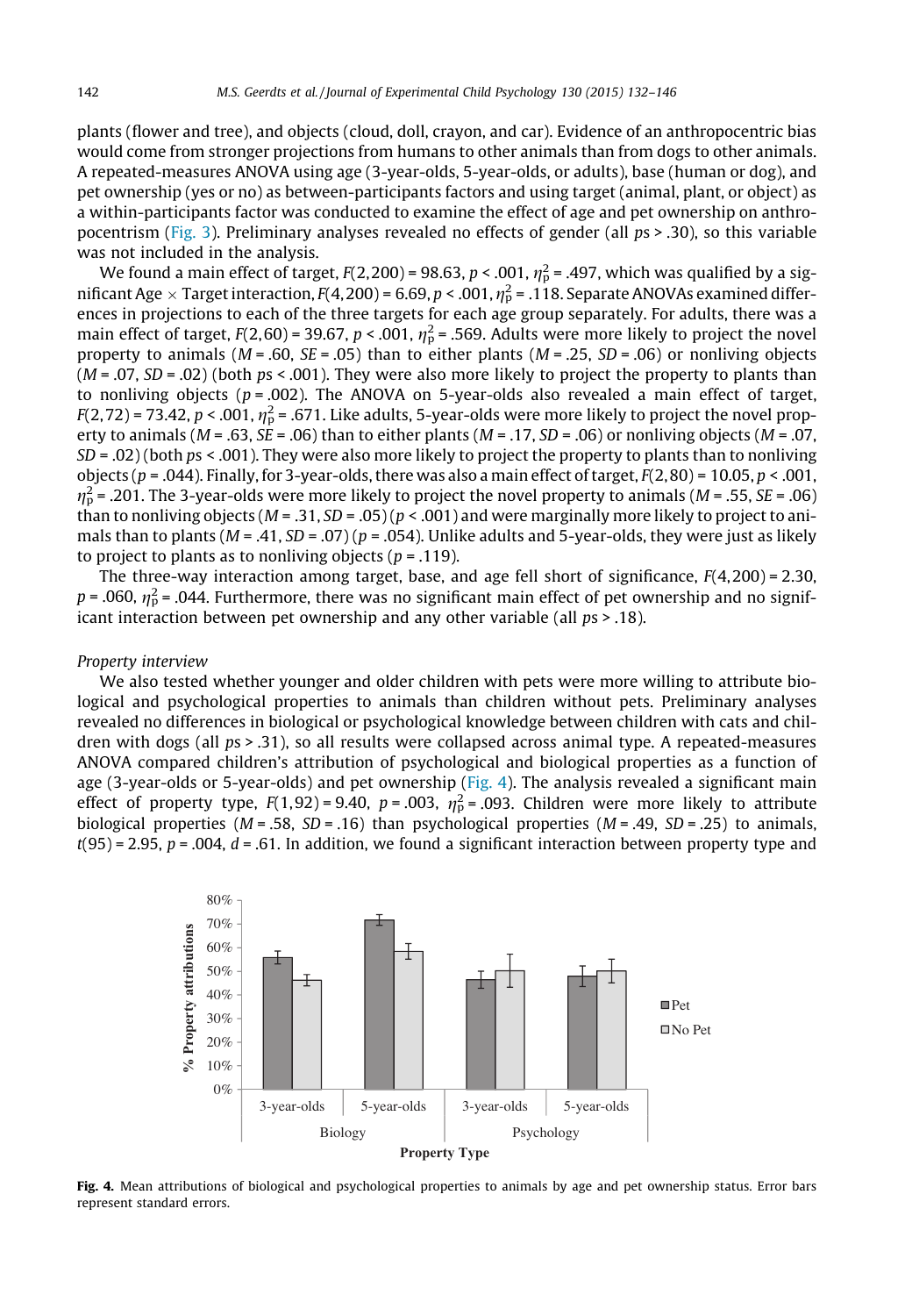age,  $F(1,92)$  = 4.79, p = .031,  $\eta_p^2$  = .050. Follow-up analyses revealed that older children (M = .65, SD = .15) attributed more biological properties to animals than younger children  $(M = .51, SD = .13)$ ,  $t(94) = 4.80$ ,  $p < .001$ ,  $d = .99$ . There was no difference between younger children ( $M = .48$ ,  $SD = .27$ ) and older children  $(M = .49, SD = .23)$  in attributions of psychological properties ( $p = .90$ ).

Most important, we found a significant interaction between property type and pet ownership,  $F(1,92)$  = 5.61, p = .020,  $\eta_p^2$  = .057. Follow-up analyses revealed that both younger and older children attributed psychological properties at similar rates regardless of pet ownership (both ps > .63). However, children with pets were more likely to attribute biological properties to animals than children without pets within both the older age group,  $t(46) = 3.33$ ,  $p = .002$ ,  $d = 0.98$ , and the younger age group,  $t(46) = 2.65$ ,  $p = .011$ ,  $d = 0.78$ . Thus, children with pets were not more likely to view animals as possessing social properties; however, at both ages pet ownership was related to differences in performance on the biological knowledge questions. Both 3- and 5-year-olds with pets were more likely to attribute biological properties to animals than children without pets. Even though, overall, 5-year-olds were more willing to attribute biological properties to animals than 3-year-olds, 5-year-olds with pets were still more likely than their peers without similar pet-raising experience to attribute biological properties to animals.

## General discussion

Previous researchers have often made assumptions about the kinds of interactions that children have with their pets (e.g., [Inagaki, 1990\)](#page-14-0) or the kinds of opportunities that children from different cultures have for different kinds of interactions with real and fictional animals (e.g., [Hermann et al.,](#page-14-0) [2010](#page-14-0)). The current research examined the content of a particularly important and prevalent daily animal experience—interactions with a family pet—and compared the performance of children with and without pets on two different types of tasks intended to measure psychological and biological reasoning.

We found that despite being highly interested and engaged in their animals, children are rarely involved in the types of experiences that have been assumed to contribute to the acquisition of biological knowledge about animals such as feeding them and cleaning up after them. Children's lack of involvement in caretaking at this young age may be due less to their own interests and more to parents not seeing their children as old enough to participate in caretaking activities. However, children are nonetheless very interested in their pets and engage in social activities with them, frequently playing with and talking to their pets. Furthermore, children treat their pets as social partners, engaging them in reciprocal social activities. Interestingly, our data suggest that this experience is not associated with increased attributions of psychological properties to animals. Rather, the experience of having a pet relates to increased biological knowledge. Based on the results of our property interview, both younger and older children with pets are more willing to extend biological properties to animals than those without pets.

In addition, our data suggest that even the youngest children who own pets treat humans and animals more similarly as inductive sources of novel biological information than children without pets. In line with previous research, our analyses focused on two patterns of inductive reasoning that reveal anthropocentrism [\(Carey, 1985; Hermann et al., 2010; Ross et al., 2003\)](#page-14-0). First, we looked for evidence of an asymmetry between projections from humans to dogs versus from dogs to humans in younger and older participants with and without pets. Stronger projections in the former reveal anthropocentric reasoning. Children who did not have the experience of raising a pet showed this anthropocentric bias, treating humans as privileged inductive sources of novel biological information. This anthropocentric bias was attenuated in children with pets; although they showed similar patterns to children with pets, differences in projections between dogs and humans and between humans and dogs failed to reach statistical significance in both 3- and 5-year-olds with pets. This finding suggests that children with daily experiences with animals are more likely to treat humans and animals similarly in terms of the possession of unseen biological properties. However, we did not find a similar difference between children with and without pets in children's projections from dogs/humans to three broader categories of living and nonliving entities: from dogs/humans to animals, plants, and objects. Thus, we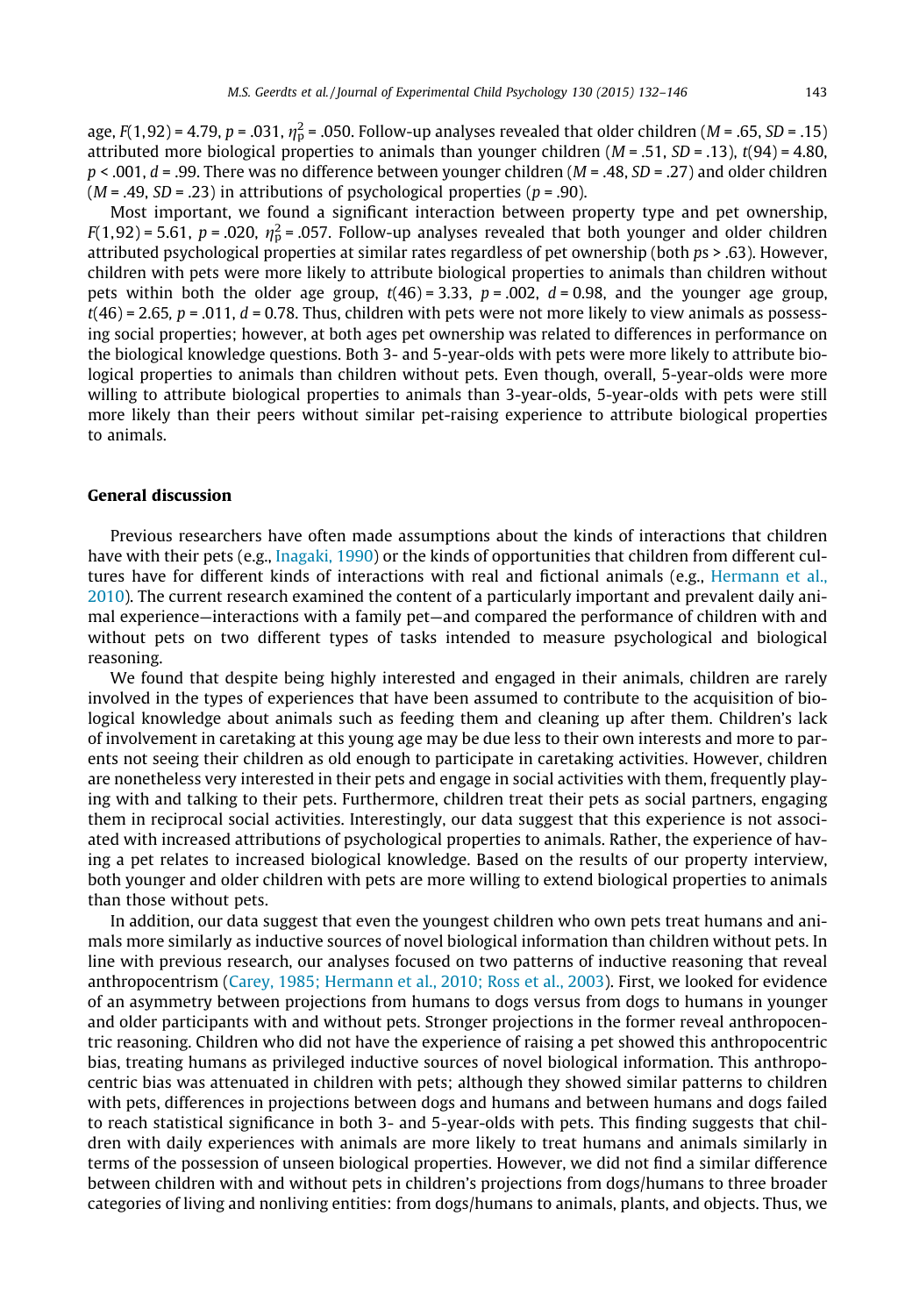found evidence in only one of two traditional patterns of inductive reasoning, reduction of asymmetry in projections from humans to dogs versus from dogs to humans, to support that pet ownership relates to higher biological knowledge on the biological induction task. One possible explanation for the differences in findings is that the measure of similarity between dogs and humans is particularly salient to children with cats and dogs. Their extensive experience with domesticated animals may have affected their views on the biological similarity between domesticated animals and humans without similar extension to all animals. Future research can address this by looking at children with extensive experience with less typical animal species.

These results have important implications for differing theories of how experience with animals affects the development of anthropocentrism and biological knowledge. One view argues that anthropocentrism develops between the ages of 3 and 5 years in urban children as a result of impoverished exposure to real animals coupled with extensive exposure to anthropomorphized portrayals of animals in media and cultural discourse. Thus, extreme personification actually encourages children to come to see animals as less biologically similar to humans [\(Hermann et al., 2010\)](#page-14-0). In fact, children who were read an anthropomorphic story about animals exhibited more asymmetry in their biological projections from humans and animals than children who were read a realistic animal story [\(Waxman,](#page-14-0) [Herrmann, Woodring, & Medin, 2014\)](#page-14-0). In our study, both suburban 3- and 5-year-olds without pets did show an anthropocentric bias via one measure of asymmetry. However, children of the same age who grow up with pets show attenuated asymmetries in their reasoning between dogs to humans and humans to dogs, suggesting that children with pets are less likely to reason anthropocentrically.

Our results support the argument that social experience with real animals *decreases* anthropocentrism. This is consistent with [Inagaki and Hatano's \(1987, 2002\)](#page-14-0) hypothesis that personification as analogy plays an important role in fostering the construction of a naive biology. These researchers argue that whereas humans serve as a privileged source of information for children, personification of animals helps children to analogically extend knowledge about their own behavior and biological functioning to less familiar animals. In our research, children who have daily interactions with pets, which they largely treat as social partners, are also more likely to recognize commonalities between animals and humans at an earlier age and attribute more biological properties to animals than their peers without similar daily animal exposure. However, it is still an open question for future research to explore the direct mechanism by which social experience with animals could lead to increased biological knowledge and whether this is limited to social experiences with real domesticated animals.

Despite the current findings showing group differences between children with pets and children without pets, pet ownership in the current study was not an independent variable. Thus, within the context of the current study, we cannot determine whether lack of pet ownership causes anthropocentrism or whether pet ownership encourages biological reasoning. It is also plausible that the causal relationship may go the other way; children with higher biological knowledge may be more likely to own and/or show interest in animals. Although plausible, it seems highly unlikely that children with advanced biological knowledge would be choosing to be pet owners; close to 75% of the pets in our study had been in the families since before the births of the children. This is similar to previous research comparing urban and rural children (e.g., [Atran et al., 2001; Hermann et al., 2010; Ross et al.,](#page-14-0) [2003; Waxman & Medin, 2007](#page-14-0)); these children are born into an environment that affords certain opportunities for direct animal interactions and cultural discourse about animals and biology and exhibits corresponding differences in biological knowledge. In addition, our correlational results mirror recent experimental work showing that specific experiences with different portrayals of animals can increase or decrease anthropocentric reasoning ([Waxman et al., 2014\)](#page-14-0) as well as children's learning of novel social and biological facts about animals ([Ganea, Canfield, Simons-Ghafari, & Chou, 2014\)](#page-14-0), suggesting that experience with animals causes changes in knowledge.

Nevertheless, families who have pets and those who do not likely differ in a number of relevant ways. For instance, families in comparatively more urbanized areas or apartment complexes where pets are not allowed or who work longer hours are probably less likely to have pets and may also be less likely to engage in other types of animal- or biology-related activities with their children (e.g., visiting a zoo). Families who choose to have pets may differ in their attitudes toward animals and/or engagement in other types of activities related to animals and biology. In addition, it is unclear what aspect of pet raising leads to an increase in biological knowledge and a decrease in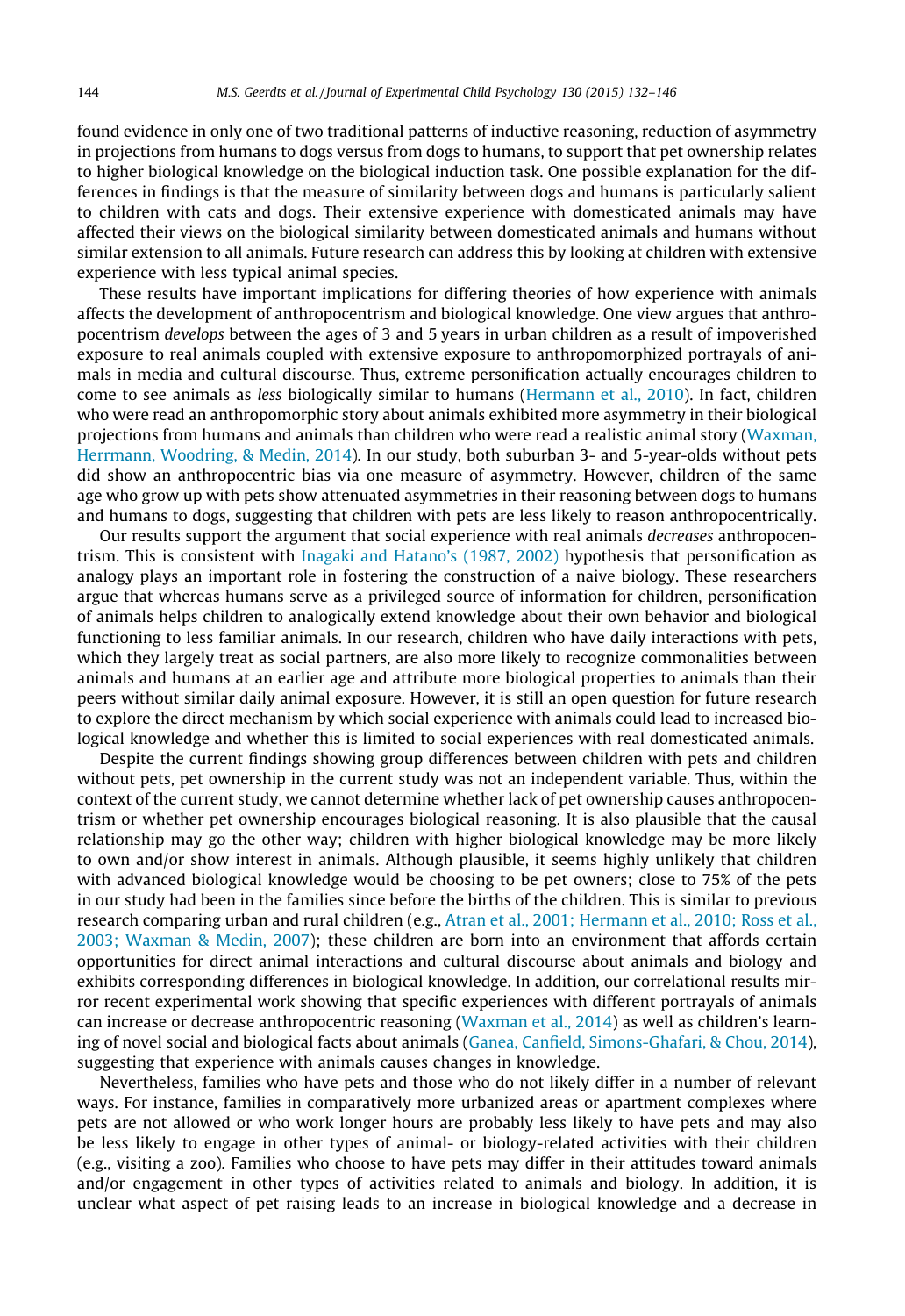<span id="page-13-0"></span>anthropocentric reasoning. For instance, we did not investigate the types of conversations that parents and children have about their animals; even though children might not be directly involved in caretaking behaviors, parents and children may have conversations about their pets that support the acquisition of biological knowledge.

The current research was conducted with children from suburban communities of a major metropolitan area in the United States. Thus, it is possible that our results would not generalize to other populations in different geographical areas or who have different culturally specific relevant input and experiences. Culture, language, and experiences are all relevant to knowledge development and reasoning (Angorro et al., 2010), and it is possible that some of these are more influential in children's reasoning than the results of social experiences with animals that we found here. For instance, populations differ in terms of the cultural background, attitudes in society toward animals, hunting, and diet, and all of these may affect the observed results. It is important for further cross-cultural experimental work to compare the effect of such experiences in the face of different social and environmental affordances.

Finally, in the current research, we focused exclusively on two very popular types of pets: cats and dogs. We chose these species specifically because they are so prevalent; in the United States, 45.3 million households own cats and 56.7 million households own dogs. Cats and dogs are three and four times more common, respectively, than the next most popular type of pet, fish (American Pet Products Association, 2014). However, children certainly have experiences with other types of animals that were not studied here. Children may also interact with other small animals such as birds, fish, rabbits, and hamsters, which may provide the opportunity to observe biological properties. However, the types of activities in which children engage with other animals may be different; for instance, an animal that lives in a cage might not respond to social stimuli as readily as a cat or a dog and, thus, may afford less opportunity for social interactions. Regardless, previous research has shown that even raising goldfish increases children's factual and conceptual knowledge about aquatic animals ([Inagaki,](#page-14-0) [1990](#page-14-0)). Thus, it is important to further investigate the kinds of interactions that children have with a wider range of animal species to understand more precisely what aspect of pet raising relates to biological knowledge development.

Ongoing research in our lab is further investigating the direct impact of different types of realistic and anthropomorphized experiences with animals on children's biological knowledge about animals. We are also examining how other family characteristics and experiences, such as media use and parental attitudes toward animals, are related to children's biological knowledge. Although much research has focused on the content and development of young children's biological concepts, little research has focused on characterizing the everyday experiences that may contribute to children's knowledge development. Future work should continue to aim to combine these foci, characterizing actual experiences as well as experimentally measuring learning outcomes, to fully illuminate the ways in which direct and indirect daily experiences with both real and fictional animals can better support the development of children's early biological knowledge.

In conclusion, this research has extended prior research on the development of children's naive biology by investigating a common experience that provides direct information about animals having a pet. We found that although children interact with their pets in a primarily social manner, this experience was related to a greater willingness to attribute biological properties to animals and also to incorporate animals and humans into a cohesive category of living things at an earlier age than observed previously. In conjunction with similar findings from experimental research ([Ganea et al.,](#page-14-0) [2014; Waxman et al., 2014\)](#page-14-0), our findings help to support the hypothesis that treating animals as social creatures may help children to analogically understand animals as more similar to humans in other ways, including biologically [\(Inagaki & Hatano, 1987, 2002](#page-14-0)). Although further experimental research is needed, our research highlights the importance of understanding children's varied backgrounds and experiences as they relate to early knowledge growth.

## References

[American Pet Products Association \(2014\).](http://refhub.elsevier.com/S0022-0965(14)00184-2/h0010) National Pet Owners Survey (2013–2014). Greenwich, CT: APPA. [Anggoro, F., Medin, D., & Waxman, S. \(2010\). Language and experience influence children's biological induction.](http://refhub.elsevier.com/S0022-0965(14)00184-2/h0005) Journal of [Cognition and Culture, 10](http://refhub.elsevier.com/S0022-0965(14)00184-2/h0005), 171–187.